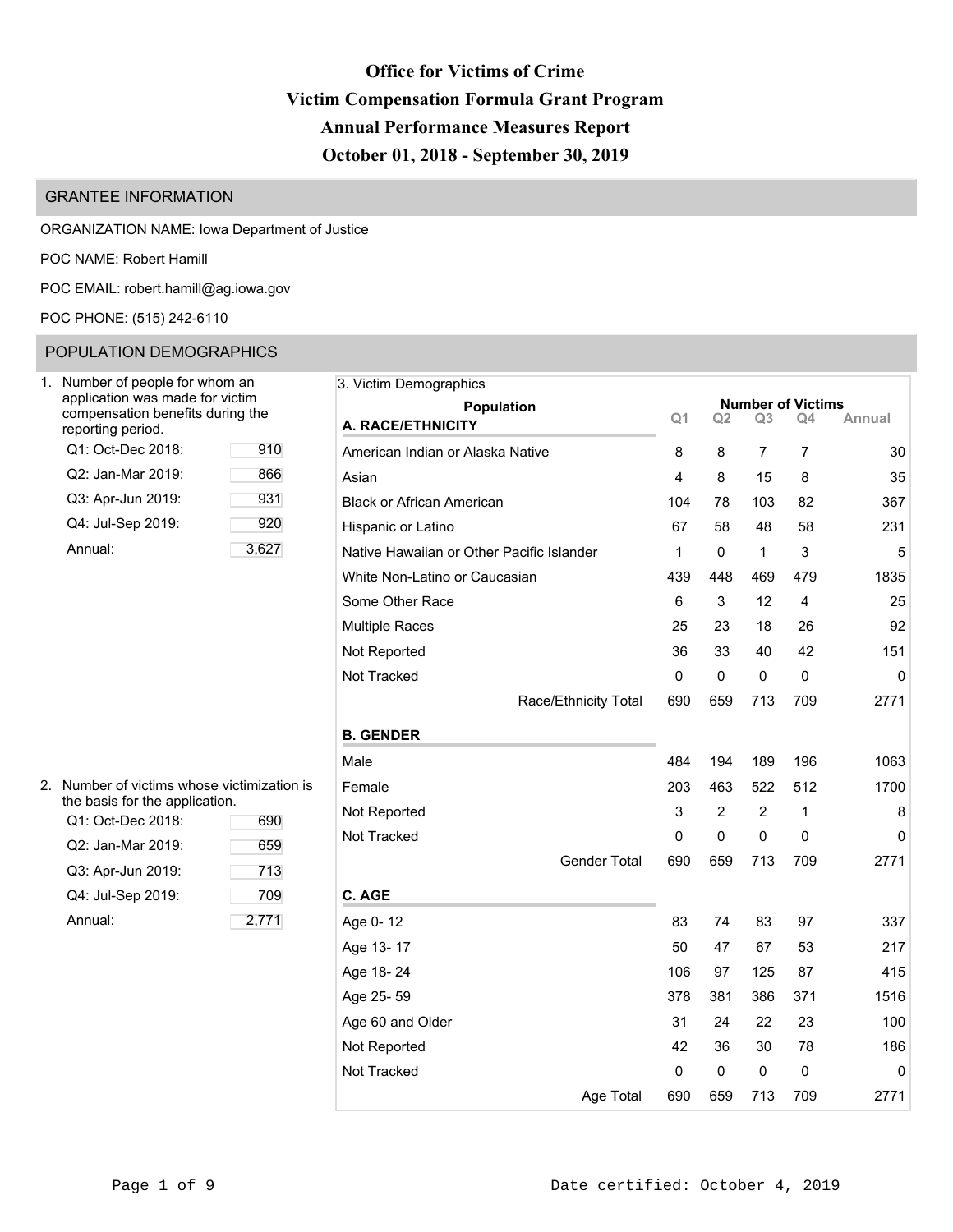# PERFORMANCE MEASURES

| 4. Was there grant activity during the reporting<br>period?                             |         | Q1: Oct-Dec 2018:                                                                                                                                          | 7. Number of <b>dropped calls</b> in the quarter prior to the start of the grant operations.<br>0                      |    |         |         |                          |                |
|-----------------------------------------------------------------------------------------|---------|------------------------------------------------------------------------------------------------------------------------------------------------------------|------------------------------------------------------------------------------------------------------------------------|----|---------|---------|--------------------------|----------------|
| Q1: Oct-Dec 2018:                                                                       |         |                                                                                                                                                            |                                                                                                                        |    |         |         |                          |                |
| Yes                                                                                     |         | Q2: Jan-Mar 2019:                                                                                                                                          | 0                                                                                                                      |    |         |         |                          |                |
| Q2: Jan-Mar 2019:                                                                       |         | Q3: Apr-Jun 2019:                                                                                                                                          | 0                                                                                                                      |    |         |         |                          |                |
| Yes                                                                                     |         | Q4: Jul-Sep 2019:                                                                                                                                          |                                                                                                                        |    |         |         |                          |                |
| Q3: Apr-Jun 2019:                                                                       |         | Annual:                                                                                                                                                    | 0                                                                                                                      |    |         |         |                          |                |
| Yes                                                                                     |         |                                                                                                                                                            | Reason(s) for denial or close status applicable for the reporting period:                                              |    |         |         |                          |                |
| Q4: Jul-Sep 2019:                                                                       |         |                                                                                                                                                            | Population                                                                                                             |    |         |         | <b>Number of Victims</b> |                |
| No                                                                                      |         | A. Application not filed within time limit                                                                                                                 |                                                                                                                        | Q1 | Q2<br>0 | Q3<br>0 | 1                        | Q4 Annual<br>2 |
| 5. Please select the type(s) of technology being                                        |         | B. Failure to report to police                                                                                                                             |                                                                                                                        | 15 | 26      | 21      | 15                       | 77             |
| developed or improved under this grant.<br>Q1: Oct-Dec 2018:                            | Website |                                                                                                                                                            | C. Failure to cooperate with law enforcement,<br>victim/witness coordinator, and/or other official                     | 2  | 2       | 1       | 5                        | 10             |
| Q2: Jan-Mar 2019:                                                                       | Website | required by program<br>D. Incomplete information                                                                                                           |                                                                                                                        | 0  | 0       | 0       | 0                        | 0              |
| Q3: Apr-Jun 2019:                                                                       | Website | E. Contributory misconduct                                                                                                                                 |                                                                                                                        | 6  | 9       | 5       | 7                        | 27             |
| Reporting/data management<br>capacity (not public-facing)                               |         | F. Ineligible crime                                                                                                                                        |                                                                                                                        | 39 | 49      | 46      | 50                       | 184            |
| Q4: Jul-Sep 2019:                                                                       |         | G. Ineligible application                                                                                                                                  |                                                                                                                        | 9  | 12      | 6       | 10                       | 37             |
| Annual:                                                                                 | 0       | Other                                                                                                                                                      |                                                                                                                        | 46 | 46      | 38      | 46                       | 176            |
|                                                                                         |         | Denial explanation:                                                                                                                                        |                                                                                                                        |    |         |         |                          |                |
| 6. Number of <b>contacts recieved</b> via<br>current/previous technology (website, text |         | applications                                                                                                                                               | Qtr 1: 36 duplicate claims; 10 claims corrected to secondary                                                           |    |         |         |                          |                |
| message, IM-chat, phone) in the quarter<br>prior to the start of the grant operations.  |         | to secondary applications                                                                                                                                  | Qtr 2: 46 Unable to Process: 36 Duplicate claims; 10 claims corrected                                                  |    |         |         |                          |                |
| Q1: Oct-Dec 2018:                                                                       | 0       |                                                                                                                                                            | Qtr 3: 21 duplicate applications; 11 corrected to secondary victim<br>applications; 6 withdrawn at applicant's request |    |         |         |                          |                |
| Q2: Jan-Mar 2019:                                                                       | 0       |                                                                                                                                                            | Qtr 4: 46 Unable to Process: 19 Duplicate claims; 25 corrected and                                                     |    |         |         |                          |                |
| Q3: Apr-Jun 2019:                                                                       | 0       | re-entered; 2 withdrawn at victim's request                                                                                                                |                                                                                                                        |    |         |         |                          |                |
| Q4: Jul-Sep 2019:                                                                       |         |                                                                                                                                                            |                                                                                                                        |    |         |         |                          |                |
| Annual:                                                                                 | 0       | quarter prior to the start of grant operations:                                                                                                            | 8. The average length of wait time or response time for a contact during the                                           |    |         |         |                          |                |
|                                                                                         |         | Q1: Oct-Dec 2018: A. The<br>average length of wait time or<br>response time for a contact<br>during the quarter prior to the<br>start of grant operations: |                                                                                                                        |    |         |         |                          |                |
|                                                                                         |         | Q2: Jan-Mar 2019: NT                                                                                                                                       |                                                                                                                        |    |         |         |                          |                |
|                                                                                         |         | Q3: Apr-Jun 2019: NT                                                                                                                                       |                                                                                                                        |    |         |         |                          |                |
|                                                                                         |         | Q4: Jul-Sep 2019: Not applicable                                                                                                                           |                                                                                                                        |    |         |         |                          |                |
|                                                                                         |         | Annual:                                                                                                                                                    | $\overline{\mathbf{0}}$                                                                                                |    |         |         |                          |                |
|                                                                                         |         |                                                                                                                                                            |                                                                                                                        |    |         |         |                          |                |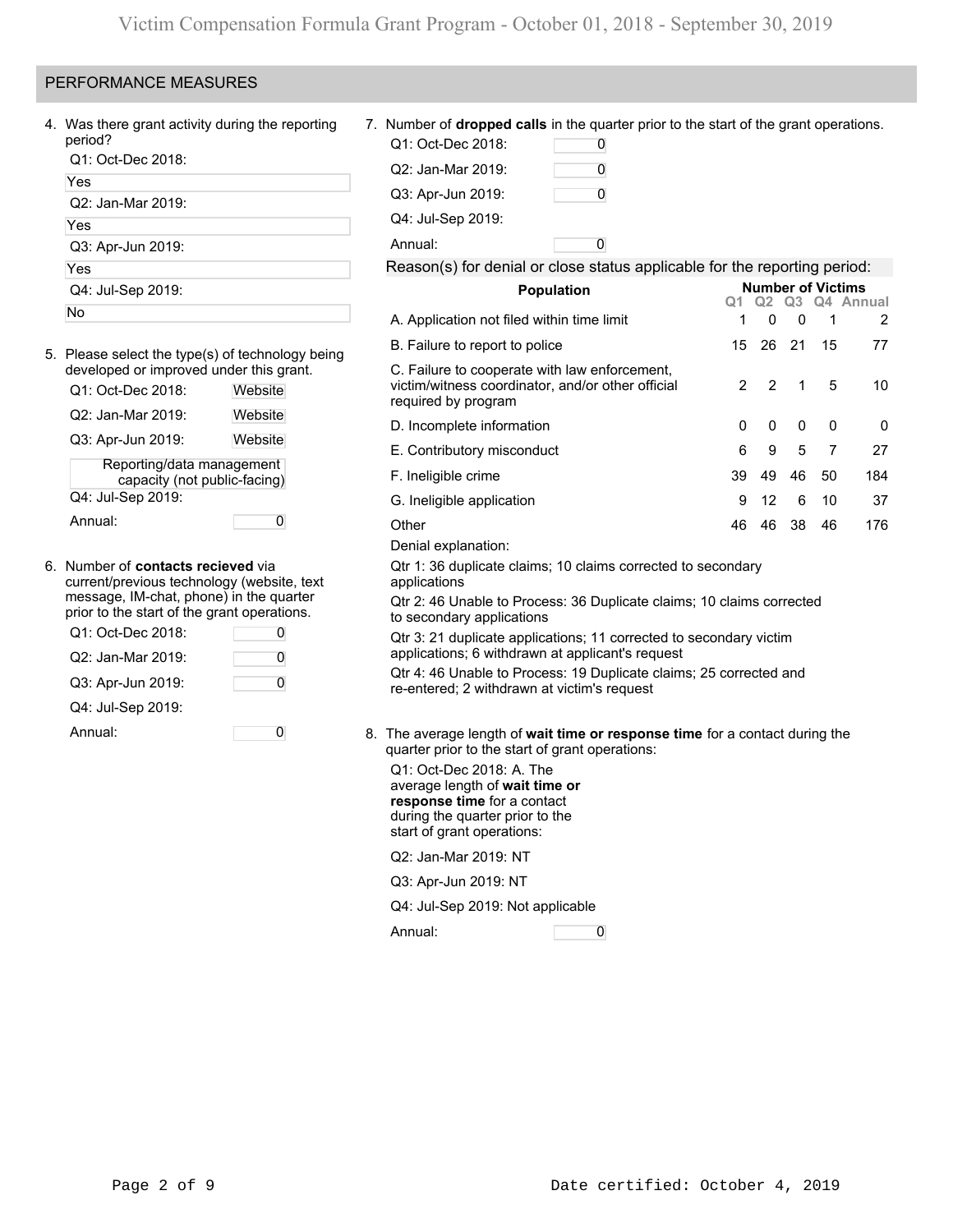| PAYMENT STATISTICS BY CRIME TYPE<br>Qtr:1                                                                                                                                                                                                                                                                  |                                                                                                                                                                                                                                                                                                                                                                                                                                                                                                                                                                                                                                                                                                                                                                                                                                                                                                                                                                                                                                                                                                                                                                                                                                                                                                                                                                                            |       |       |           |           |                                        |          |          |         |           |          |         |             |                |                                                                  |                |                |                |
|------------------------------------------------------------------------------------------------------------------------------------------------------------------------------------------------------------------------------------------------------------------------------------------------------------|--------------------------------------------------------------------------------------------------------------------------------------------------------------------------------------------------------------------------------------------------------------------------------------------------------------------------------------------------------------------------------------------------------------------------------------------------------------------------------------------------------------------------------------------------------------------------------------------------------------------------------------------------------------------------------------------------------------------------------------------------------------------------------------------------------------------------------------------------------------------------------------------------------------------------------------------------------------------------------------------------------------------------------------------------------------------------------------------------------------------------------------------------------------------------------------------------------------------------------------------------------------------------------------------------------------------------------------------------------------------------------------------|-------|-------|-----------|-----------|----------------------------------------|----------|----------|---------|-----------|----------|---------|-------------|----------------|------------------------------------------------------------------|----------------|----------------|----------------|
|                                                                                                                                                                                                                                                                                                            |                                                                                                                                                                                                                                                                                                                                                                                                                                                                                                                                                                                                                                                                                                                                                                                                                                                                                                                                                                                                                                                                                                                                                                                                                                                                                                                                                                                            |       |       |           |           | <b>EXPENSE TYPES PAID (in dollars)</b> |          |          |         |           |          |         |             |                | <b>TYPES OF VICTIMIZATIONS</b><br><b>RELATED TO A CRIME TYPE</b> |                |                |                |
| <b>TYPES OF CRIME</b>                                                                                                                                                                                                                                                                                      | Total Number of<br>Applications Paid During<br>the Reporting Period<br>Forensic<br>this Crime<br>of Applications<br>o Bullying that<br>d During the<br>period<br>$\mathsf{B}^{\mathsf{c}}$<br>Number of Applications<br>Related to Mass<br>Violence that were<br>Paid During the<br>Reporting Period<br>(except<br>mber of Applications<br>lated to Hate Crimes<br>at were Paid During<br>» Reporting Period<br>explain)<br>Number of Applications<br>Related to Domestic<br>and Family Violence<br>that were Paid During<br>the Reporting Period<br>that<br>g the<br>Clean<br>Support<br>glect th<br>During 1<br>Period<br>$\boldsymbol{\omega}$<br>යි<br>ౘె<br>Medical/Dental (<br>mental health)<br><b>Appl</b><br>Elde<br>t a<br>Funeral Burial<br>Mental Health<br>Total Paid for t<br>Type<br>Sœne<br>٣<br>Dependent<br>Number of <i>)</i><br>Related to <b>H</b><br>that were P <sub>i</sub><br>the Reportin<br>Number of <i>I</i><br>Related to <b>I</b><br>were Paid L<br>Reporting F<br>Number of <i>I</i><br>Related to <b>E</b><br>AbuseMeg<br>were Paid L<br>Reporting P<br>Economic<br><u>e</u><br>⋖<br>ā<br>Sexual <sub>/</sub><br>Exams<br>Travel<br>Crime<br>Other<br>Relo<br>Repl<br>\$0<br>\$0<br>\$0<br>\$0<br>\$1,500<br>\$47<br>\$0<br>\$5,643<br>$\overline{0}$<br>$\overline{0}$<br><b>NA</b><br>\$4,097<br>\$0<br>$\circ$<br>$\circ$<br>$\circ$<br>$\overline{4}$ |       |       |           |           |                                        |          |          |         |           |          |         |             |                |                                                                  |                |                |                |
| Arson                                                                                                                                                                                                                                                                                                      |                                                                                                                                                                                                                                                                                                                                                                                                                                                                                                                                                                                                                                                                                                                                                                                                                                                                                                                                                                                                                                                                                                                                                                                                                                                                                                                                                                                            |       |       |           |           |                                        |          |          |         |           |          |         |             |                |                                                                  |                |                |                |
| Assault                                                                                                                                                                                                                                                                                                    | 364                                                                                                                                                                                                                                                                                                                                                                                                                                                                                                                                                                                                                                                                                                                                                                                                                                                                                                                                                                                                                                                                                                                                                                                                                                                                                                                                                                                        | \$0   | \$0   | \$144,439 | <b>NA</b> | \$192,117                              | \$24,975 | \$41,860 | \$1,865 |           | \$10,590 | \$6,459 | \$422,306   | 1              | 171                                                              | 1              | $\overline{1}$ | $\overline{2}$ |
| Burglary                                                                                                                                                                                                                                                                                                   | 16                                                                                                                                                                                                                                                                                                                                                                                                                                                                                                                                                                                                                                                                                                                                                                                                                                                                                                                                                                                                                                                                                                                                                                                                                                                                                                                                                                                         | \$0   | \$0   | \$2,729   | <b>NA</b> | \$593                                  | \$2,450  | \$1,509  | \$0     |           | \$257    | \$1,127 | \$8,666     | $\overline{0}$ | $\overline{4}$                                                   | $\circ$        | $\circ$        | $\overline{0}$ |
| Child Physical Abuse/Neglect                                                                                                                                                                                                                                                                               | 14                                                                                                                                                                                                                                                                                                                                                                                                                                                                                                                                                                                                                                                                                                                                                                                                                                                                                                                                                                                                                                                                                                                                                                                                                                                                                                                                                                                         | \$0   | \$0   | \$1,308   | <b>NA</b> | \$512                                  | \$3,259  | \$1,000  | \$0     |           | \$2,422  | \$0     | \$8,501     | $\circ$        | $\overline{4}$                                                   |                | $\overline{0}$ | $\overline{0}$ |
| Child Pornography                                                                                                                                                                                                                                                                                          |                                                                                                                                                                                                                                                                                                                                                                                                                                                                                                                                                                                                                                                                                                                                                                                                                                                                                                                                                                                                                                                                                                                                                                                                                                                                                                                                                                                            |       |       |           |           |                                        |          |          |         |           |          |         |             |                |                                                                  |                |                |                |
| Child Sexual Abuse                                                                                                                                                                                                                                                                                         | 740                                                                                                                                                                                                                                                                                                                                                                                                                                                                                                                                                                                                                                                                                                                                                                                                                                                                                                                                                                                                                                                                                                                                                                                                                                                                                                                                                                                        | \$0   | \$0   | \$6,130   | <b>NA</b> | \$11,657                               | \$26,865 | \$11,165 | \$573   | \$347,755 | \$10,691 | \$0     | \$414,836   | $\overline{0}$ | 89                                                               |                | $\circ$        | $\overline{0}$ |
| <b>DUI/DWI</b>                                                                                                                                                                                                                                                                                             | 20                                                                                                                                                                                                                                                                                                                                                                                                                                                                                                                                                                                                                                                                                                                                                                                                                                                                                                                                                                                                                                                                                                                                                                                                                                                                                                                                                                                         | \$0   | \$0   | \$22,110  | <b>NA</b> | \$27,178                               | \$0      | \$1,000  | \$0     |           | \$1,713  | \$0     | \$52,001    | $\circ$        | $\circ$                                                          | $\overline{0}$ | $\overline{0}$ | $\overline{0}$ |
| <b>Fraud/Financial Crimes</b>                                                                                                                                                                                                                                                                              |                                                                                                                                                                                                                                                                                                                                                                                                                                                                                                                                                                                                                                                                                                                                                                                                                                                                                                                                                                                                                                                                                                                                                                                                                                                                                                                                                                                            |       |       |           |           |                                        |          |          |         |           |          |         |             |                |                                                                  |                |                |                |
| Homicide                                                                                                                                                                                                                                                                                                   | 156                                                                                                                                                                                                                                                                                                                                                                                                                                                                                                                                                                                                                                                                                                                                                                                                                                                                                                                                                                                                                                                                                                                                                                                                                                                                                                                                                                                        | \$0   | \$120 | \$121,922 | \$143,334 | \$28,939                               | \$8,875  | \$665    | \$0     |           | \$40,538 | \$500   | \$344,893   | $\circ$        | 22                                                               | $\overline{5}$ | $\mathbf 0$    | $\mathbf 0$    |
| Human Trafficking                                                                                                                                                                                                                                                                                          |                                                                                                                                                                                                                                                                                                                                                                                                                                                                                                                                                                                                                                                                                                                                                                                                                                                                                                                                                                                                                                                                                                                                                                                                                                                                                                                                                                                            |       |       |           |           |                                        |          |          |         |           |          |         |             |                |                                                                  |                |                |                |
| Kidnapping                                                                                                                                                                                                                                                                                                 | $2^{\circ}$                                                                                                                                                                                                                                                                                                                                                                                                                                                                                                                                                                                                                                                                                                                                                                                                                                                                                                                                                                                                                                                                                                                                                                                                                                                                                                                                                                                | \$0   | \$0   | \$2,141   | <b>NA</b> | \$45                                   | \$60     | \$0      | \$200   |           | \$173    | \$0     | \$2,619     | $\circ$        | 1                                                                | $\circ$        | $\mathbf{0}$   | $\circ$        |
| Other Vehicular Crimes                                                                                                                                                                                                                                                                                     | 20                                                                                                                                                                                                                                                                                                                                                                                                                                                                                                                                                                                                                                                                                                                                                                                                                                                                                                                                                                                                                                                                                                                                                                                                                                                                                                                                                                                         | \$0   | \$0   | \$2,600   | <b>NA</b> | \$35,149                               | \$0      | \$575    | \$0     |           | \$913    | \$500   | \$39,737    | $\circ$        | 1                                                                | $\circ$        | $\circ$        | $\circ$        |
| Robbery                                                                                                                                                                                                                                                                                                    | 6                                                                                                                                                                                                                                                                                                                                                                                                                                                                                                                                                                                                                                                                                                                                                                                                                                                                                                                                                                                                                                                                                                                                                                                                                                                                                                                                                                                          | \$0   | \$0   | \$360     | <b>NA</b> | \$563                                  | \$41     | \$0      | \$0     |           | \$13     | \$704   | \$1,681     | 1              | $\overline{0}$                                                   | $\overline{0}$ | $\mathsf{O}$   | $\mathbf 0$    |
| Sexual Assault                                                                                                                                                                                                                                                                                             | 459                                                                                                                                                                                                                                                                                                                                                                                                                                                                                                                                                                                                                                                                                                                                                                                                                                                                                                                                                                                                                                                                                                                                                                                                                                                                                                                                                                                        | \$500 | \$0   | \$11,406  | <b>NA</b> | \$12,971                               | \$14,286 | \$2,454  | \$2,051 | \$338,843 | \$2,843  | \$96    | \$385,448   | $\overline{2}$ | $\overline{9}$                                                   | $\mathbf{1}$   | $\circ$        | $\mathsf{O}$   |
| Stalking                                                                                                                                                                                                                                                                                                   | $\overline{1}$                                                                                                                                                                                                                                                                                                                                                                                                                                                                                                                                                                                                                                                                                                                                                                                                                                                                                                                                                                                                                                                                                                                                                                                                                                                                                                                                                                             | \$0   | \$0   | \$0       | <b>NA</b> | \$670                                  | \$0      | \$0      | \$0     |           | \$7      | \$0     | \$677       | $\bullet$      | $\overline{0}$                                                   | $\mathsf{O}$   | $\bullet$      | $\mathbf 0$    |
| Terrorism                                                                                                                                                                                                                                                                                                  |                                                                                                                                                                                                                                                                                                                                                                                                                                                                                                                                                                                                                                                                                                                                                                                                                                                                                                                                                                                                                                                                                                                                                                                                                                                                                                                                                                                            |       |       |           |           |                                        |          |          |         |           |          |         |             |                |                                                                  |                |                |                |
| Total                                                                                                                                                                                                                                                                                                      | 1,802                                                                                                                                                                                                                                                                                                                                                                                                                                                                                                                                                                                                                                                                                                                                                                                                                                                                                                                                                                                                                                                                                                                                                                                                                                                                                                                                                                                      | \$500 | \$120 | \$315,145 | \$143,334 | \$314,492                              | \$80,812 | \$61,728 | \$4,689 | \$686,598 | \$70,207 | \$9,386 | \$1,687,009 | $\overline{4}$ | 301                                                              | $\overline{7}$ | $\overline{1}$ | $\overline{2}$ |
| * Other expense explanations<br>residential security items<br>Assault<br>residential security items<br>Burglary<br>residential security items<br>Homicide<br>residential security items<br>Other Vehicular Crimes<br>residential security items<br>Robbery<br>residential security items<br>Sexual Assault |                                                                                                                                                                                                                                                                                                                                                                                                                                                                                                                                                                                                                                                                                                                                                                                                                                                                                                                                                                                                                                                                                                                                                                                                                                                                                                                                                                                            |       |       |           |           |                                        |          |          |         |           |          |         |             |                |                                                                  |                |                |                |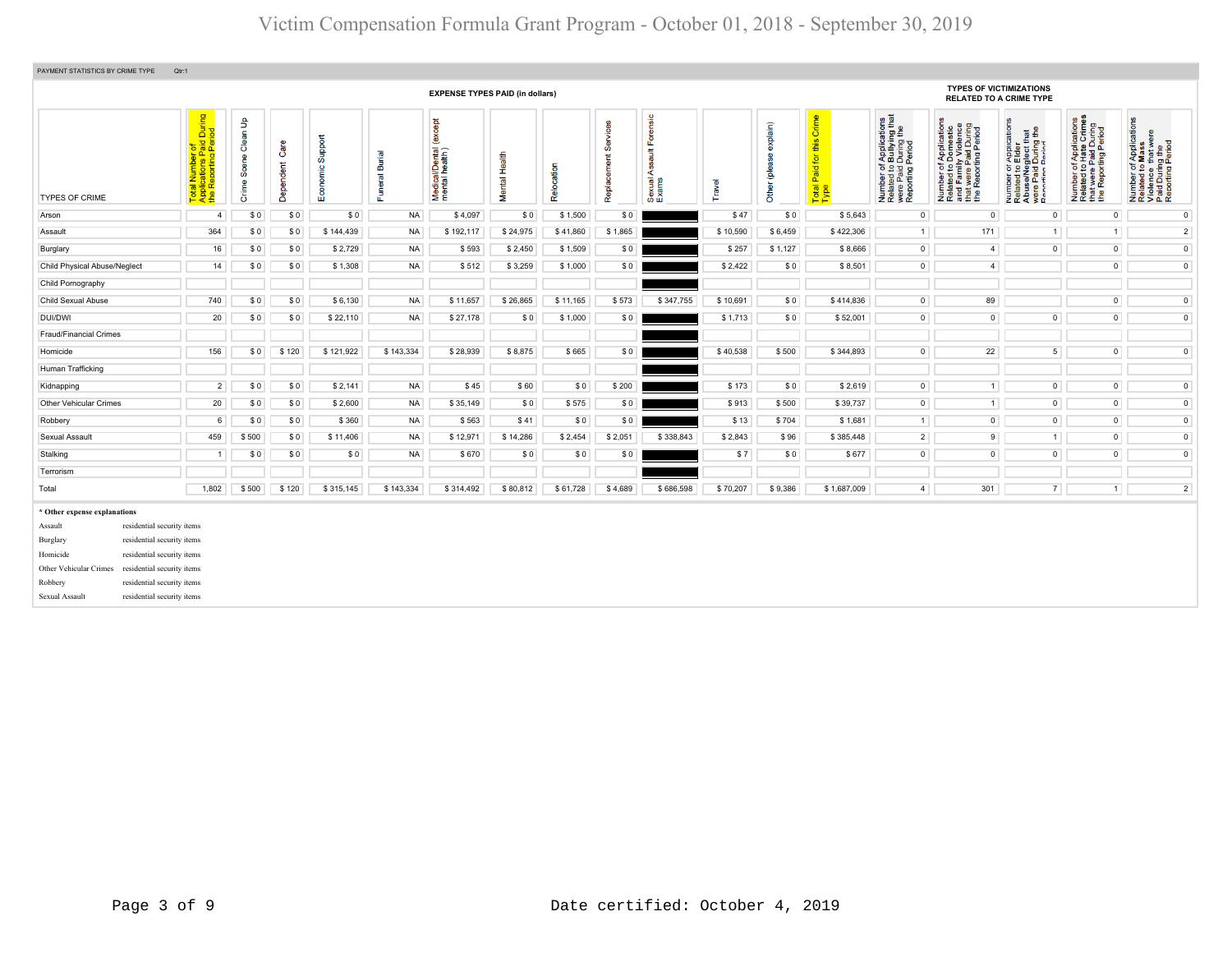| PAYMENT STATISTICS BY CRIME TYPE                                                                                                                                                                                                                               | Qtr:2                                                                                                                                                                                                                                                                                                                                                                                                                                                                                                                                                                                                                                                                                                                                                                                                                                                                                                                                                                                                                                                                                                                                                |         |       |           |           |                                        |           |          |         |           |          |         |             |                |                                |                                |                     |                |
|----------------------------------------------------------------------------------------------------------------------------------------------------------------------------------------------------------------------------------------------------------------|------------------------------------------------------------------------------------------------------------------------------------------------------------------------------------------------------------------------------------------------------------------------------------------------------------------------------------------------------------------------------------------------------------------------------------------------------------------------------------------------------------------------------------------------------------------------------------------------------------------------------------------------------------------------------------------------------------------------------------------------------------------------------------------------------------------------------------------------------------------------------------------------------------------------------------------------------------------------------------------------------------------------------------------------------------------------------------------------------------------------------------------------------|---------|-------|-----------|-----------|----------------------------------------|-----------|----------|---------|-----------|----------|---------|-------------|----------------|--------------------------------|--------------------------------|---------------------|----------------|
|                                                                                                                                                                                                                                                                |                                                                                                                                                                                                                                                                                                                                                                                                                                                                                                                                                                                                                                                                                                                                                                                                                                                                                                                                                                                                                                                                                                                                                      |         |       |           |           | <b>EXPENSE TYPES PAID (in dollars)</b> |           |          |         |           |          |         |             |                | <b>TYPES OF VICTIMIZATIONS</b> | <b>RELATED TO A CRIME TYPE</b> |                     |                |
| <b>TYPES OF CRIME</b>                                                                                                                                                                                                                                          | Total Number of<br>Applications Paid During<br>the Reporting Period<br>Forensic<br>of Applications<br>o Bullying that<br>1 During the<br>I Period<br>Clean Up<br><b>Tako</b><br>Number of Applications<br>Related to Hate Crimes<br>that were Paid During<br>the Reporting Period<br>vices<br>explain)<br>of Applications<br>o Domestic<br>illy Violence<br>• Paid During<br>rting Period<br>$\delta$<br>ת Application<br>Die Elder<br>Plect that<br>Pluring the<br>Number of Application<br>Related to Mass<br>Violence that were<br>Paid During the<br>Reporting Period<br>Support<br>ð<br>this<br>Care<br>Ŏ,<br>Medical/Dental (<br>mental health)<br><b>Tius</b><br><b>Burial</b><br>Mental Health<br>Other (please<br>Scene<br>Replacement<br>$\overline{\sigma}$<br>Dependent<br>Number of /<br>Related to I<br>and Family<br>that were P.<br>the Reportin<br>Relocation<br>Number of J<br>Related to I<br>were Paid L<br>Reporting P<br>Economic<br>Paid <sub>1</sub><br>Number of <i>I</i><br>Related to <b>I</b><br>Abuse/Neg<br>Were Paid I<br>Reporting P<br>∢<br>uneral<br>Sexual <sub>/</sub><br>Crime:<br>Travel<br>Total<br>Type<br>Œ |         |       |           |           |                                        |           |          |         |           |          |         |             |                |                                |                                |                     |                |
| Arson                                                                                                                                                                                                                                                          | $\overline{2}$                                                                                                                                                                                                                                                                                                                                                                                                                                                                                                                                                                                                                                                                                                                                                                                                                                                                                                                                                                                                                                                                                                                                       | \$0     | \$0   | \$4,121   | <b>NA</b> | \$106                                  | \$0       | \$0      | \$0     |           | \$14     | \$0     | \$4,240     | $\overline{0}$ | $\circ$                        | $\circ$                        | $\circ$             | $\circ$        |
| Assault                                                                                                                                                                                                                                                        | 305                                                                                                                                                                                                                                                                                                                                                                                                                                                                                                                                                                                                                                                                                                                                                                                                                                                                                                                                                                                                                                                                                                                                                  | \$0     | \$54  | \$104,804 | <b>NA</b> | \$217,321                              | \$33,482  | \$28,841 | \$1,245 |           | \$6,474  | \$4,255 | \$396,476   | 1              | 141                            | $\overline{1}$                 | $\overline{2}$      | 1              |
| Burglary                                                                                                                                                                                                                                                       | 14                                                                                                                                                                                                                                                                                                                                                                                                                                                                                                                                                                                                                                                                                                                                                                                                                                                                                                                                                                                                                                                                                                                                                   | \$1,000 | \$0   | \$13,337  | <b>NA</b> | \$655                                  | \$5,926   | \$0      | \$160   |           | \$938    | \$841   | \$22,857    | 1              | $\overline{1}$                 | $\overline{0}$                 | $\overline{0}$      | $\circ$        |
| Child Physical Abuse/Neglect                                                                                                                                                                                                                                   | 6                                                                                                                                                                                                                                                                                                                                                                                                                                                                                                                                                                                                                                                                                                                                                                                                                                                                                                                                                                                                                                                                                                                                                    | \$0     | \$0   | \$0       | <b>NA</b> | \$0                                    | \$1,758   | \$0      | \$0     |           | \$486    | \$407   | \$2,650     | $\overline{0}$ | $\overline{2}$                 |                                | $\circ$             | $\mathbf{0}$   |
| Child Pornography                                                                                                                                                                                                                                              |                                                                                                                                                                                                                                                                                                                                                                                                                                                                                                                                                                                                                                                                                                                                                                                                                                                                                                                                                                                                                                                                                                                                                      |         |       |           |           |                                        |           |          |         |           |          |         |             |                |                                |                                |                     |                |
| Child Sexual Abuse                                                                                                                                                                                                                                             | 640                                                                                                                                                                                                                                                                                                                                                                                                                                                                                                                                                                                                                                                                                                                                                                                                                                                                                                                                                                                                                                                                                                                                                  | \$0     | \$0   | \$6,054   | <b>NA</b> | \$9,681                                | \$31,466  | \$1,849  | \$796   | \$270,192 | \$10,300 | \$0     | \$330,337   | $\overline{0}$ | 93                             |                                | $\overline{0}$      | $\overline{0}$ |
| DUI/DWI                                                                                                                                                                                                                                                        | 20                                                                                                                                                                                                                                                                                                                                                                                                                                                                                                                                                                                                                                                                                                                                                                                                                                                                                                                                                                                                                                                                                                                                                   | \$0     | \$0   | \$594     | <b>NA</b> | \$12,476                               | \$0       | \$0      | \$0     |           | \$1,938  | \$0     | \$15,008    | $\circ$        | $\mathsf 0$                    | $\mathsf 0$                    | $\circ$             | $\circ$        |
| <b>Fraud/Financial Crimes</b>                                                                                                                                                                                                                                  |                                                                                                                                                                                                                                                                                                                                                                                                                                                                                                                                                                                                                                                                                                                                                                                                                                                                                                                                                                                                                                                                                                                                                      |         |       |           |           |                                        |           |          |         |           |          |         |             |                |                                |                                |                     |                |
| Homicide                                                                                                                                                                                                                                                       | 107                                                                                                                                                                                                                                                                                                                                                                                                                                                                                                                                                                                                                                                                                                                                                                                                                                                                                                                                                                                                                                                                                                                                                  | \$0     | \$500 | \$55,836  | \$110,800 | \$3,752                                | \$12,202  | \$250    | \$0     |           | \$22,303 |         | \$205,643   | $\overline{0}$ | 21                             | 5 <sup>1</sup>                 | $\overline{0}$      | $\overline{0}$ |
| Human Trafficking                                                                                                                                                                                                                                              |                                                                                                                                                                                                                                                                                                                                                                                                                                                                                                                                                                                                                                                                                                                                                                                                                                                                                                                                                                                                                                                                                                                                                      |         |       |           |           |                                        |           |          |         |           |          |         |             |                |                                |                                |                     |                |
| Kidnapping                                                                                                                                                                                                                                                     | $\overline{1}$                                                                                                                                                                                                                                                                                                                                                                                                                                                                                                                                                                                                                                                                                                                                                                                                                                                                                                                                                                                                                                                                                                                                       | \$0     | \$0   | \$0       | <b>NA</b> | \$0                                    | \$604     | \$0      | \$0     |           | \$10     | \$0     | \$614       | $\overline{0}$ | $\overline{0}$                 | $\mathsf 0$                    | $\mathsf{O}\xspace$ | $\overline{0}$ |
| <b>Other Vehicular Crimes</b>                                                                                                                                                                                                                                  | 12                                                                                                                                                                                                                                                                                                                                                                                                                                                                                                                                                                                                                                                                                                                                                                                                                                                                                                                                                                                                                                                                                                                                                   | \$0     | \$0   | \$10,083  | <b>NA</b> | \$8,001                                | \$4,900   | \$425    | \$0     |           | \$323    | \$0     | \$23,732    | $\overline{0}$ | 1                              | $\overline{0}$                 | $\overline{0}$      | $\overline{0}$ |
| Robbery                                                                                                                                                                                                                                                        | 11                                                                                                                                                                                                                                                                                                                                                                                                                                                                                                                                                                                                                                                                                                                                                                                                                                                                                                                                                                                                                                                                                                                                                   | \$0     | \$0   | \$3,144   | <b>NA</b> | \$1,567                                | \$2,436   | \$0      | \$0     |           | \$223    | \$0     | \$7,370     | $\overline{0}$ | $\mathbf 0$                    | $\mathsf{O}$                   | $\bullet$           | $\overline{0}$ |
| Sexual Assault                                                                                                                                                                                                                                                 | 334                                                                                                                                                                                                                                                                                                                                                                                                                                                                                                                                                                                                                                                                                                                                                                                                                                                                                                                                                                                                                                                                                                                                                  | \$200   | \$0   | \$10,754  | <b>NA</b> | \$11,676                               | \$18,427  | \$0      | \$1,472 | \$267,893 | \$4,120  | \$674   | \$315,216   | $2^{\circ}$    | 9                              | 1                              | 1                   | $\overline{0}$ |
| Stalking                                                                                                                                                                                                                                                       | $\overline{2}$                                                                                                                                                                                                                                                                                                                                                                                                                                                                                                                                                                                                                                                                                                                                                                                                                                                                                                                                                                                                                                                                                                                                       | \$0     | \$0   | \$1,305   | <b>NA</b> | \$0                                    | \$0       | \$0      | \$0     |           | \$18     | \$500   | \$1,823     | $\overline{0}$ | $\overline{0}$                 | $\overline{0}$                 | $\overline{0}$      | $\overline{0}$ |
| Terrorism                                                                                                                                                                                                                                                      |                                                                                                                                                                                                                                                                                                                                                                                                                                                                                                                                                                                                                                                                                                                                                                                                                                                                                                                                                                                                                                                                                                                                                      |         |       |           |           |                                        |           |          |         |           |          |         |             |                |                                |                                |                     |                |
| Total                                                                                                                                                                                                                                                          | 1,454                                                                                                                                                                                                                                                                                                                                                                                                                                                                                                                                                                                                                                                                                                                                                                                                                                                                                                                                                                                                                                                                                                                                                | \$1,200 | \$554 | \$210,032 | \$110,800 | \$265,234                              | \$111,202 | \$31,364 | \$3,673 | \$538,085 | \$47,146 | \$6,676 | \$1,325,965 | 4 <sup>1</sup> | 268                            | $\overline{7}$                 | 3 <sup>1</sup>      | 1              |
| * Other expense explanations<br>residential security items<br>Assault<br>residential security items<br>Burglary<br>Child Physical<br>residential security items<br>Abuse/Neglect<br>Sexual Assault<br>residential security items<br>residential security items |                                                                                                                                                                                                                                                                                                                                                                                                                                                                                                                                                                                                                                                                                                                                                                                                                                                                                                                                                                                                                                                                                                                                                      |         |       |           |           |                                        |           |          |         |           |          |         |             |                |                                |                                |                     |                |
| Stalking                                                                                                                                                                                                                                                       |                                                                                                                                                                                                                                                                                                                                                                                                                                                                                                                                                                                                                                                                                                                                                                                                                                                                                                                                                                                                                                                                                                                                                      |         |       |           |           |                                        |           |          |         |           |          |         |             |                |                                |                                |                     |                |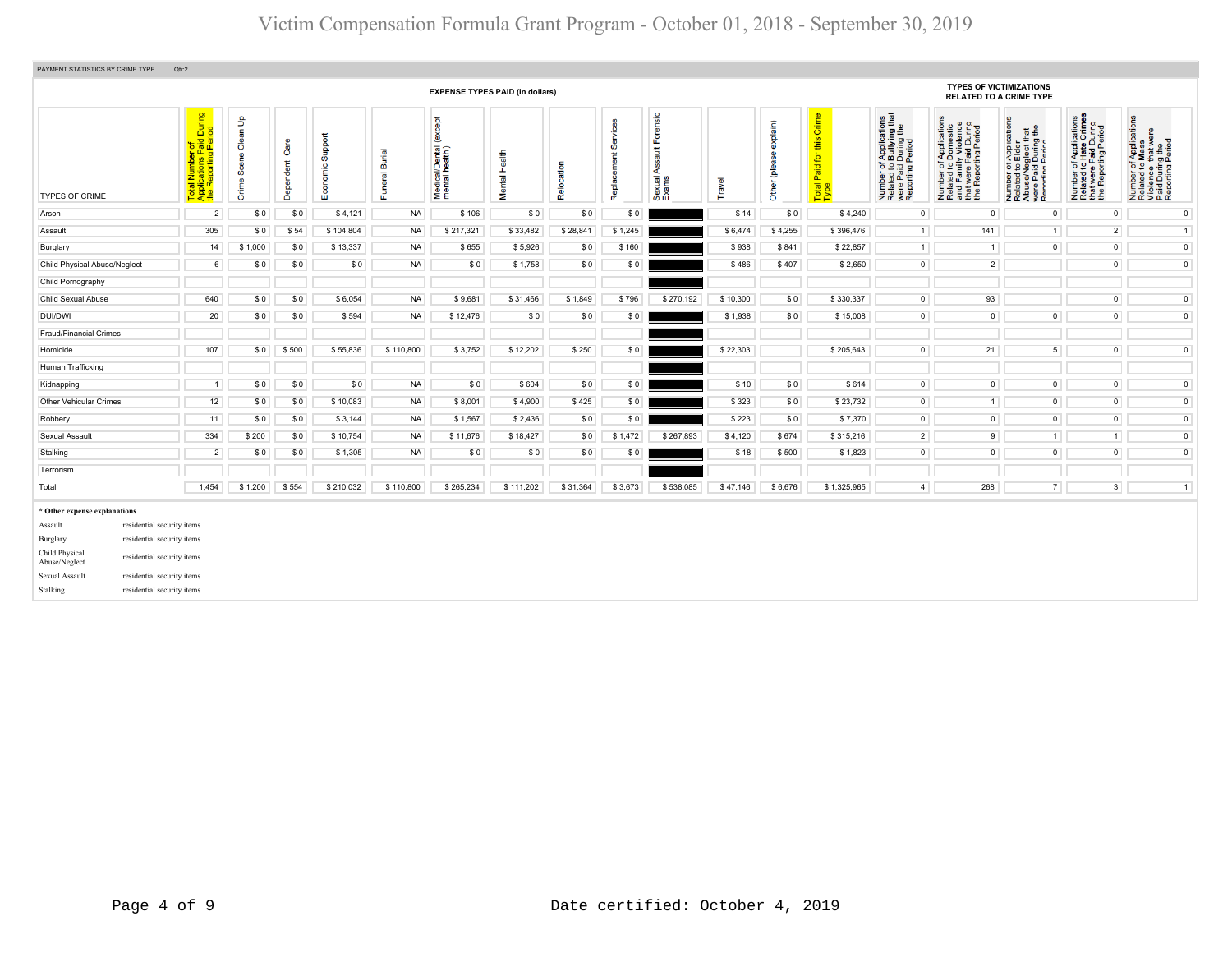| PAYMENT STATISTICS BY CRIME TYPE<br>Qtr:3                                                                                                                                                                                                                                                       |                                                                                                                     |                                                    |                           |                                  |                    |                                                                                                                                                                                                     |               |           |                 |                                           |          |                           |                                               |                                                                                                                                 |                                                                                                                                                                      |                                                                                                                                            |                                                                                                                                                   |                                                                                                                                                           |
|-------------------------------------------------------------------------------------------------------------------------------------------------------------------------------------------------------------------------------------------------------------------------------------------------|---------------------------------------------------------------------------------------------------------------------|----------------------------------------------------|---------------------------|----------------------------------|--------------------|-----------------------------------------------------------------------------------------------------------------------------------------------------------------------------------------------------|---------------|-----------|-----------------|-------------------------------------------|----------|---------------------------|-----------------------------------------------|---------------------------------------------------------------------------------------------------------------------------------|----------------------------------------------------------------------------------------------------------------------------------------------------------------------|--------------------------------------------------------------------------------------------------------------------------------------------|---------------------------------------------------------------------------------------------------------------------------------------------------|-----------------------------------------------------------------------------------------------------------------------------------------------------------|
|                                                                                                                                                                                                                                                                                                 |                                                                                                                     |                                                    |                           |                                  |                    | <b>EXPENSE TYPES PAID (in dollars)</b>                                                                                                                                                              |               |           |                 |                                           |          |                           |                                               |                                                                                                                                 | <b>TYPES OF VICTIMIZATIONS</b>                                                                                                                                       | <b>RELATED TO A CRIME TYPE</b>                                                                                                             |                                                                                                                                                   |                                                                                                                                                           |
| <b>TYPES OF CRIME</b>                                                                                                                                                                                                                                                                           | During<br>Tod<br>b a a ii<br>al Number c<br>plications Pa<br>Reporting F<br><b>Numl</b><br>Total<br>Applic<br>the R | $\mathbf{f}$<br>Clean<br>ழ<br>Ø<br>$\bf \Phi$<br>ŏ | Φ<br>ర్<br>pendent<br>പ്പ | upport<br>ശ<br>$\circ$<br>8<br>ш | ᠊ᢎ<br>ă<br>Funeral | (except<br>Medical/Dental (<br>mental health)                                                                                                                                                       | Mental Health | 员<br>Relo | යී<br>ŧ<br>Repl | Forensic<br>time<br>∢<br>Sexual.<br>Exams | Travel   | explain)<br>Other (please | ō<br>语<br><u>, 5</u><br>Paid<br>Total<br>Type | f Applications<br>b Bullying that<br>I During the<br>Period<br>Number of J<br>Related to <b>E</b><br>were Paid L<br>Reporting F | uring<br>riod<br>$\frac{1}{2}$<br><b>Appli</b><br>Dom<br>y Vio<br>ily Vi<br>Paid<br>ting F<br>59<br>E e g<br>Number<br>Related t<br>and Fam<br>that were<br>the Repo | cation<br>glect that<br>During the<br><b>Appl</b><br>Elde<br>Number of <i>I</i><br>Related to I<br>Abuse/Neg<br>were Paid I<br>Reporting B | cations<br>Crimes<br>d During<br>Period<br>r Appli<br>Paid D<br>Paid De<br>ting Pe<br>$\frac{1}{2}$<br>Number<br>Related<br>that were<br>the Repo | f Application<br>Mass<br>$\mathbf{\overline{O}}$<br>•nce ura<br>During the<br>אting Period<br>59<br>Number<br>Related<br>Violence<br>Paid Dur<br>Reportin |
| Arson                                                                                                                                                                                                                                                                                           | $\mathbf{3}$                                                                                                        | \$0                                                | \$0                       | \$1,426                          | <b>NA</b>          | \$0                                                                                                                                                                                                 | \$0           | \$2,000   | \$0             |                                           | \$34     | \$0                       | \$3,460                                       | $\mathsf 0$                                                                                                                     | $\Omega$                                                                                                                                                             | $\overline{0}$                                                                                                                             | $\overline{0}$                                                                                                                                    | $\circ$                                                                                                                                                   |
| Assault                                                                                                                                                                                                                                                                                         | 300                                                                                                                 | \$500                                              | \$0                       | \$105,431                        | <b>NA</b>          | \$156,594                                                                                                                                                                                           | \$26,636      | \$34,283  | \$1,426         |                                           | \$7,394  | \$1,752                   | \$334,016                                     | 1                                                                                                                               | 152                                                                                                                                                                  | $\overline{1}$                                                                                                                             | $\overline{2}$                                                                                                                                    | $\overline{2}$                                                                                                                                            |
| Burglary                                                                                                                                                                                                                                                                                        | 19                                                                                                                  | \$1,500                                            | \$0                       | \$2,518                          | <b>NA</b>          | \$3,622                                                                                                                                                                                             | \$992         | \$4,178   | \$112           |                                           | \$991    | \$1,429                   | \$15,341                                      | $\mathsf 0$                                                                                                                     | $\overline{0}$                                                                                                                                                       | $\overline{0}$                                                                                                                             | $\overline{0}$                                                                                                                                    | $\bullet$                                                                                                                                                 |
| Child Physical Abuse/Neglect                                                                                                                                                                                                                                                                    | 12                                                                                                                  | \$0                                                | \$0                       | \$0                              | <b>NA</b>          | \$305                                                                                                                                                                                               | \$1,365       | \$0       | \$0             |                                           | \$644    | \$0                       | \$2,314                                       | $\bullet$                                                                                                                       | 1                                                                                                                                                                    |                                                                                                                                            | $\circ$                                                                                                                                           | $\bullet$                                                                                                                                                 |
| Child Pornography                                                                                                                                                                                                                                                                               |                                                                                                                     |                                                    |                           |                                  |                    |                                                                                                                                                                                                     |               |           |                 |                                           |          |                           |                                               |                                                                                                                                 |                                                                                                                                                                      |                                                                                                                                            |                                                                                                                                                   |                                                                                                                                                           |
| Child Sexual Abuse                                                                                                                                                                                                                                                                              | 124                                                                                                                 | \$0                                                | \$0                       | \$2,144                          | <b>NA</b>          | \$3,460                                                                                                                                                                                             | \$34,917      | \$1,816   | \$448           | \$272,382                                 | \$7,883  | \$500                     | \$323,550                                     | $\mathsf 0$                                                                                                                     | 79                                                                                                                                                                   |                                                                                                                                            | $\circ$                                                                                                                                           | $\circ$                                                                                                                                                   |
| DUI/DWI                                                                                                                                                                                                                                                                                         | 13                                                                                                                  | \$0                                                | \$0                       | \$10,968                         | <b>NA</b>          | \$1,521                                                                                                                                                                                             | \$0           | \$0       | \$0             |                                           | \$562    | \$0                       | \$13,051                                      | $\mathsf 0$                                                                                                                     | $\overline{0}$                                                                                                                                                       | $\overline{0}$                                                                                                                             | $\overline{0}$                                                                                                                                    | $\circ$                                                                                                                                                   |
| Fraud/Financial Crimes                                                                                                                                                                                                                                                                          |                                                                                                                     |                                                    |                           |                                  |                    |                                                                                                                                                                                                     |               |           |                 |                                           |          |                           |                                               |                                                                                                                                 |                                                                                                                                                                      |                                                                                                                                            |                                                                                                                                                   |                                                                                                                                                           |
| Homicide                                                                                                                                                                                                                                                                                        | 164                                                                                                                 | \$0                                                | \$1,200                   | \$129,438                        | \$187,357          | \$11,973                                                                                                                                                                                            | \$14,867      | \$900     | \$0             |                                           | \$34,005 | \$617                     | \$380,356                                     | $\overline{4}$                                                                                                                  | 26                                                                                                                                                                   | 4                                                                                                                                          | $\overline{0}$                                                                                                                                    | $\circ$                                                                                                                                                   |
| Human Trafficking                                                                                                                                                                                                                                                                               |                                                                                                                     |                                                    |                           |                                  |                    |                                                                                                                                                                                                     |               |           |                 |                                           |          |                           |                                               |                                                                                                                                 |                                                                                                                                                                      |                                                                                                                                            |                                                                                                                                                   |                                                                                                                                                           |
| Kidnapping                                                                                                                                                                                                                                                                                      | $\overline{1}$                                                                                                      | \$0                                                | \$0                       | \$0                              | <b>NA</b>          | \$0                                                                                                                                                                                                 | \$885         | \$0       | \$0             |                                           | \$0      | \$0                       | \$885                                         | $\bullet$                                                                                                                       | 1                                                                                                                                                                    | $\overline{0}$                                                                                                                             | $\overline{0}$                                                                                                                                    | $\bullet$                                                                                                                                                 |
| Other Vehicular Crimes                                                                                                                                                                                                                                                                          | 8                                                                                                                   | \$0                                                | \$0                       | \$4,923                          | <b>NA</b>          | \$5,289                                                                                                                                                                                             | \$100         | \$0       | \$0             |                                           | \$174    | \$0                       | \$10,486                                      | $\mathsf 0$                                                                                                                     | 1                                                                                                                                                                    | $\overline{0}$                                                                                                                             | $\overline{0}$                                                                                                                                    | $\mathbf 0$                                                                                                                                               |
| Robbery                                                                                                                                                                                                                                                                                         | 10 <sup>1</sup>                                                                                                     | \$0                                                | \$0                       | \$1,388                          | <b>NA</b>          | \$5,746                                                                                                                                                                                             | \$3,580       | \$0       | \$200           |                                           | \$620    | \$0                       | \$11,534                                      | $\mathsf 0$                                                                                                                     | $\overline{0}$                                                                                                                                                       | $\overline{0}$                                                                                                                             | $\overline{0}$                                                                                                                                    | $\circ$                                                                                                                                                   |
| Sexual Assault                                                                                                                                                                                                                                                                                  | 350                                                                                                                 | \$0                                                | \$0                       | \$11,313                         | <b>NA</b>          | \$4,799                                                                                                                                                                                             | \$17,683      | \$2,015   | \$1,368         | \$268,883                                 | \$1,660  | \$500                     | \$308,220                                     | $\overline{\mathbf{3}}$                                                                                                         | 6                                                                                                                                                                    | $\overline{0}$                                                                                                                             | $\overline{0}$                                                                                                                                    | $\circ$                                                                                                                                                   |
| Stalking                                                                                                                                                                                                                                                                                        | 5                                                                                                                   | \$0                                                | \$0                       | \$360                            | <b>NA</b>          | \$111                                                                                                                                                                                               | \$560         | \$1,547   | \$0             |                                           | \$216    | \$0                       | \$2,794                                       | $\mathsf 0$                                                                                                                     | 1                                                                                                                                                                    | $\overline{0}$                                                                                                                             | $\overline{0}$                                                                                                                                    | $\bullet$                                                                                                                                                 |
| Terrorism                                                                                                                                                                                                                                                                                       |                                                                                                                     |                                                    |                           |                                  |                    |                                                                                                                                                                                                     |               |           |                 |                                           |          |                           |                                               |                                                                                                                                 |                                                                                                                                                                      |                                                                                                                                            |                                                                                                                                                   |                                                                                                                                                           |
| Total                                                                                                                                                                                                                                                                                           | 1,009                                                                                                               | \$2,000                                            | \$1,200                   | \$269,909                        | \$187,357          | \$193,419                                                                                                                                                                                           | \$101,585     | \$46,739  | \$3,553         | \$541,264                                 | \$54,182 | \$4,798                   | \$1,406,006                                   | 8                                                                                                                               | 267                                                                                                                                                                  | 5 <sup>1</sup>                                                                                                                             | 2 <sup>1</sup>                                                                                                                                    | $\overline{2}$                                                                                                                                            |
| * Other expense explanations<br>residential security items<br>Assault<br>Burglary<br>residential security items<br>Child Sexual Abuse<br>residential security items<br>residential security items<br>Homicide<br>Sexual Assault<br>residential security items<br>You added "Other" crime types: |                                                                                                                     |                                                    |                           |                                  |                    | Sexual Exploitation of a Minor: 1 application, 2 claims paid, Economic Support: \$436.63; Interference with Official Acts Causing Injury: 1 application, 1 claim paid, Economic Support: \$756.76rt |               |           |                 |                                           |          |                           |                                               |                                                                                                                                 |                                                                                                                                                                      |                                                                                                                                            |                                                                                                                                                   |                                                                                                                                                           |
|                                                                                                                                                                                                                                                                                                 |                                                                                                                     |                                                    |                           |                                  |                    |                                                                                                                                                                                                     |               |           |                 |                                           |          |                           |                                               |                                                                                                                                 |                                                                                                                                                                      |                                                                                                                                            |                                                                                                                                                   |                                                                                                                                                           |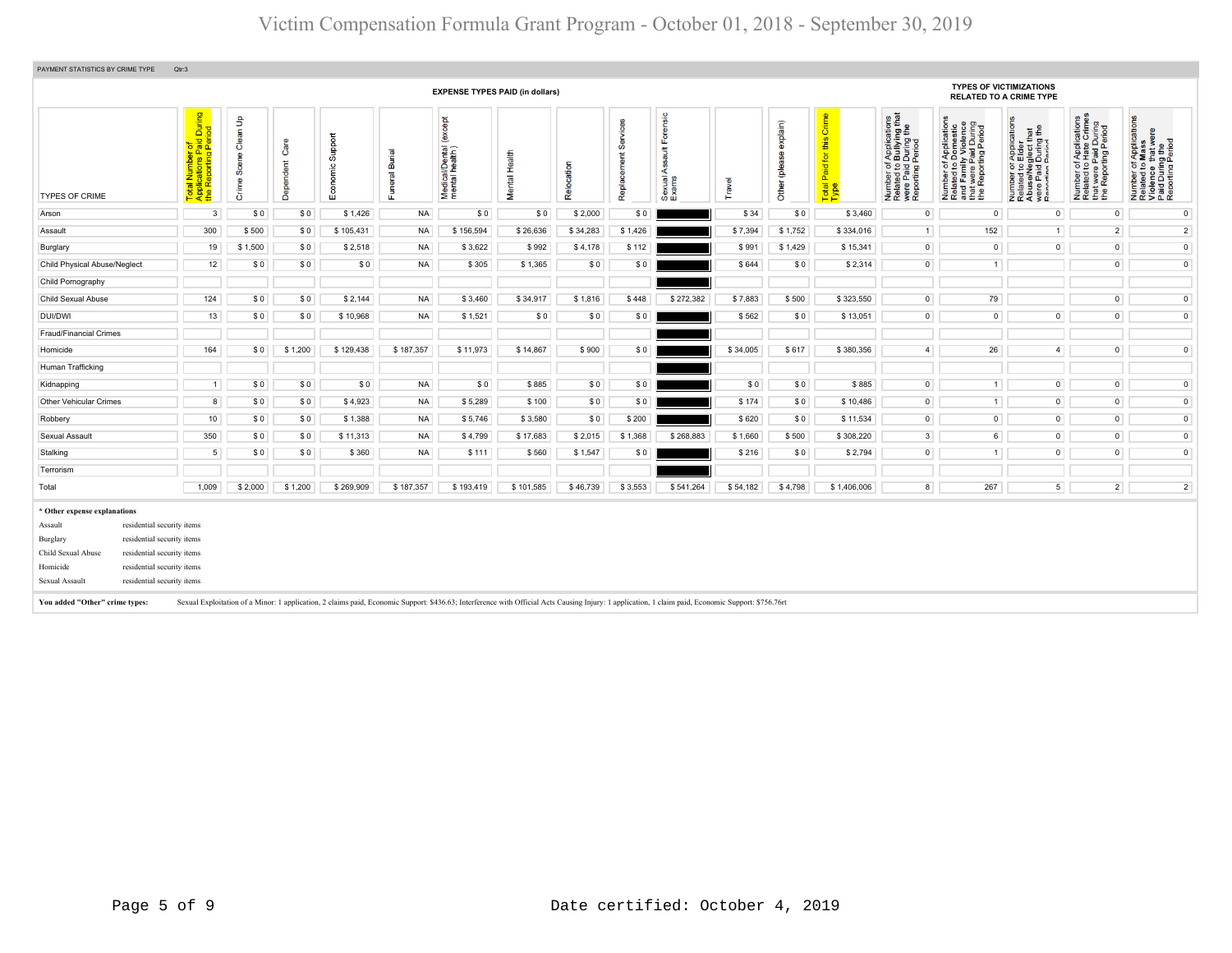| PAYMENT STATISTICS BY CRIME TYPE<br>Qtr:4                                                                                                                                                                                                                                          |                                                                                                                                                                                                                                                                                                                                                                                                                                                                                                                                                                                                                                                                                                                                                                                                                                                                                                                                                                                                                                                                                                                                                                                                                 |         |         |           |           |                                        |          |          |         |           |          |         |             |                |                |                                                                                                                                                     |                |                |
|------------------------------------------------------------------------------------------------------------------------------------------------------------------------------------------------------------------------------------------------------------------------------------|-----------------------------------------------------------------------------------------------------------------------------------------------------------------------------------------------------------------------------------------------------------------------------------------------------------------------------------------------------------------------------------------------------------------------------------------------------------------------------------------------------------------------------------------------------------------------------------------------------------------------------------------------------------------------------------------------------------------------------------------------------------------------------------------------------------------------------------------------------------------------------------------------------------------------------------------------------------------------------------------------------------------------------------------------------------------------------------------------------------------------------------------------------------------------------------------------------------------|---------|---------|-----------|-----------|----------------------------------------|----------|----------|---------|-----------|----------|---------|-------------|----------------|----------------|-----------------------------------------------------------------------------------------------------------------------------------------------------|----------------|----------------|
|                                                                                                                                                                                                                                                                                    |                                                                                                                                                                                                                                                                                                                                                                                                                                                                                                                                                                                                                                                                                                                                                                                                                                                                                                                                                                                                                                                                                                                                                                                                                 |         |         |           |           | <b>EXPENSE TYPES PAID (in dollars)</b> |          |          |         |           |          |         |             |                |                | <b>TYPES OF VICTIMIZATIONS</b><br><b>RELATED TO A CRIME TYPE</b>                                                                                    |                |                |
| <b>TYPES OF CRIME</b>                                                                                                                                                                                                                                                              | Total Number of<br>Applications Paid During<br>the Reporting Period<br>Forensic<br>of Applications<br>o Bullying that<br>1 During the<br>I Period<br>$\mathbf{B}$<br>except<br>Number of Applications<br>Related to Hate Crimes<br>that were Paid During<br>the Reporting Period<br><b>Services</b><br>(mindx<br>έĒ,<br>Number of Applications<br>Related to Domestic<br>and Family Violence<br>that were Paid During<br>the Reporting Period<br><b>TE</b><br>Clean <sup>1</sup><br>upport<br>this<br><b>TApplica</b><br><b>Elder</b><br>During t<br>During t<br>Care<br>Medical/Dental (<br>mental health)<br>œ<br>言<br>ಹ<br>Mental Health<br>Replacement<br>Scene<br>৯<br>ശ്<br>ã<br>Dependent<br>eeld)<br>Relocation<br>Number of <i>I</i><br>Related to <b>B</b><br>were Paid L<br>Reporting P<br>Number of<br>Related to I<br>Abuse/Neg<br>Were Paid I<br>Renorting P<br>$\frac{10}{10}$<br>$\overline{\sigma}$<br>⋖<br>$\overline{\omega}$<br>exual<br>xams<br>Travel<br>Φ<br>Other<br>Total<br>Type<br>Grim<br>8<br>운<br>m<br>மை<br>$\bullet$<br>$\overline{2}$<br>\$0<br>\$0<br>\$0<br><b>NA</b><br>\$35<br>\$405<br>\$1,000<br>\$0<br>\$0<br>\$469<br>\$1,909<br>$\circ$<br>$\mathsf 0$<br>$\mathsf 0$ |         |         |           |           |                                        |          |          |         |           |          |         |             |                |                | hber of Applications<br>tted to Mass<br>ence that were<br>I During the<br>orting Period<br>Number<br>Related t<br>Violence<br>Paid Dur<br>Reporting |                |                |
| Arson                                                                                                                                                                                                                                                                              |                                                                                                                                                                                                                                                                                                                                                                                                                                                                                                                                                                                                                                                                                                                                                                                                                                                                                                                                                                                                                                                                                                                                                                                                                 |         |         |           |           |                                        |          |          |         |           |          |         |             |                |                |                                                                                                                                                     |                | $\circ$        |
| Assault                                                                                                                                                                                                                                                                            | 316                                                                                                                                                                                                                                                                                                                                                                                                                                                                                                                                                                                                                                                                                                                                                                                                                                                                                                                                                                                                                                                                                                                                                                                                             | \$980   | \$978   | \$100,630 | <b>NA</b> | \$206,458                              | \$29,673 | \$30,804 | \$1,625 |           | \$6,956  | \$5,086 | \$383,188   | $\circ$        | 148            | $\mathsf 0$                                                                                                                                         | 1              | $\bullet$      |
| Burglary                                                                                                                                                                                                                                                                           | 13                                                                                                                                                                                                                                                                                                                                                                                                                                                                                                                                                                                                                                                                                                                                                                                                                                                                                                                                                                                                                                                                                                                                                                                                              | \$0     | \$0     | \$1,680   | <b>NA</b> | \$152                                  | \$326    | \$1,296  | \$0     |           | \$1,674  | \$1,500 | \$6,627     | $\overline{0}$ | $\overline{2}$ | $\overline{0}$                                                                                                                                      | $\circ$        | $\circ$        |
| <b>Child Physical Abuse/Neglect</b>                                                                                                                                                                                                                                                | 14                                                                                                                                                                                                                                                                                                                                                                                                                                                                                                                                                                                                                                                                                                                                                                                                                                                                                                                                                                                                                                                                                                                                                                                                              | \$0     | \$0     | \$738     | <b>NA</b> | \$1,450                                | \$4,215  | \$0      | \$0     |           | \$452    | \$0     | \$6,855     | $\overline{0}$ | $\overline{2}$ |                                                                                                                                                     | $\mathsf 0$    | $\bullet$      |
| Child Pornography                                                                                                                                                                                                                                                                  |                                                                                                                                                                                                                                                                                                                                                                                                                                                                                                                                                                                                                                                                                                                                                                                                                                                                                                                                                                                                                                                                                                                                                                                                                 |         |         |           |           |                                        |          |          |         |           |          |         |             |                |                |                                                                                                                                                     |                |                |
| Child Sexual Abuse                                                                                                                                                                                                                                                                 | 597                                                                                                                                                                                                                                                                                                                                                                                                                                                                                                                                                                                                                                                                                                                                                                                                                                                                                                                                                                                                                                                                                                                                                                                                             | \$738   | \$0     | \$3,910   | <b>NA</b> | \$2,892                                | \$23,862 | \$4,317  | \$300   | \$272,431 | \$8,810  | \$0     | \$317,260   | $\mathbf{0}$   | 74             |                                                                                                                                                     | $\circ$        | $\circ$        |
| DUI/DWI                                                                                                                                                                                                                                                                            | 11                                                                                                                                                                                                                                                                                                                                                                                                                                                                                                                                                                                                                                                                                                                                                                                                                                                                                                                                                                                                                                                                                                                                                                                                              | \$1,000 | \$0     | \$11,023  | <b>NA</b> | \$7,386                                | \$0      | \$1,722  | \$0     |           | \$352    | \$500   | \$21,983    | $\overline{0}$ | $\mathsf 0$    | $\circ$                                                                                                                                             | $\mathsf 0$    | $\overline{0}$ |
| Fraud/Financial Crimes                                                                                                                                                                                                                                                             |                                                                                                                                                                                                                                                                                                                                                                                                                                                                                                                                                                                                                                                                                                                                                                                                                                                                                                                                                                                                                                                                                                                                                                                                                 |         |         |           |           |                                        |          |          |         |           |          |         |             |                |                |                                                                                                                                                     |                |                |
| Homicide                                                                                                                                                                                                                                                                           | 151                                                                                                                                                                                                                                                                                                                                                                                                                                                                                                                                                                                                                                                                                                                                                                                                                                                                                                                                                                                                                                                                                                                                                                                                             | \$0     | \$895   | \$73,399  | \$170,501 | \$8,430                                | \$16,818 | \$0      | \$0     |           | \$28,113 | \$406   | \$298,561   | $\overline{4}$ | 30             | $\overline{4}$                                                                                                                                      | $\circ$        | $\circ$        |
| Human Trafficking                                                                                                                                                                                                                                                                  |                                                                                                                                                                                                                                                                                                                                                                                                                                                                                                                                                                                                                                                                                                                                                                                                                                                                                                                                                                                                                                                                                                                                                                                                                 |         |         |           |           |                                        |          |          |         |           |          |         |             |                |                |                                                                                                                                                     |                |                |
| Kidnapping                                                                                                                                                                                                                                                                         | 3                                                                                                                                                                                                                                                                                                                                                                                                                                                                                                                                                                                                                                                                                                                                                                                                                                                                                                                                                                                                                                                                                                                                                                                                               | \$0     | \$0     | \$0       | <b>NA</b> | \$14,616                               | \$0      | \$0      | \$110   |           | \$0      | \$0     | \$14,726    | $\mathbf{0}$   | $\mathbf 0$    | $\mathbf 0$                                                                                                                                         | $\circ$        | $\circ$        |
| <b>Other Vehicular Crimes</b>                                                                                                                                                                                                                                                      | 11                                                                                                                                                                                                                                                                                                                                                                                                                                                                                                                                                                                                                                                                                                                                                                                                                                                                                                                                                                                                                                                                                                                                                                                                              | \$0     | \$0     | \$4,347   | <b>NA</b> | \$15,095                               | \$0      | \$530    | \$0     |           | \$592    | \$0     | \$20,564    | $\circ$        | $\overline{0}$ | $\overline{0}$                                                                                                                                      | $\circ$        | $\overline{0}$ |
| Robbery                                                                                                                                                                                                                                                                            | 9                                                                                                                                                                                                                                                                                                                                                                                                                                                                                                                                                                                                                                                                                                                                                                                                                                                                                                                                                                                                                                                                                                                                                                                                               | \$0     | \$0     | \$12,000  | <b>NA</b> | \$3,283                                | \$632    | \$0      | \$130   |           | \$227    | \$43    | \$16,314    | $\circ$        | $\mathsf 0$    | $\mathsf 0$                                                                                                                                         | $\circ$        | $\circ$        |
| Sexual Assault                                                                                                                                                                                                                                                                     | 407                                                                                                                                                                                                                                                                                                                                                                                                                                                                                                                                                                                                                                                                                                                                                                                                                                                                                                                                                                                                                                                                                                                                                                                                             | \$0     | \$0     | \$7,942   | <b>NA</b> | \$6,979                                | \$15,469 | \$953    | \$1,496 | \$290,488 | \$3,907  |         | \$327,234   | $2^{\circ}$    | 10             | $\mathsf 0$                                                                                                                                         | $\mathsf 0$    | $\circ$        |
| Stalking                                                                                                                                                                                                                                                                           | $\overline{1}$                                                                                                                                                                                                                                                                                                                                                                                                                                                                                                                                                                                                                                                                                                                                                                                                                                                                                                                                                                                                                                                                                                                                                                                                  | \$0     | \$0     | \$0       | <b>NA</b> | \$0                                    | \$333    | \$0      | \$0     |           | \$198    | \$0     | \$531       | $\circ$        | $\overline{1}$ | $\circ$                                                                                                                                             | $\mathbf 0$    | $\mathbf 0$    |
| Terrorism                                                                                                                                                                                                                                                                          |                                                                                                                                                                                                                                                                                                                                                                                                                                                                                                                                                                                                                                                                                                                                                                                                                                                                                                                                                                                                                                                                                                                                                                                                                 |         |         |           |           |                                        |          |          |         |           |          |         |             |                |                |                                                                                                                                                     |                |                |
| Total                                                                                                                                                                                                                                                                              | 1,535                                                                                                                                                                                                                                                                                                                                                                                                                                                                                                                                                                                                                                                                                                                                                                                                                                                                                                                                                                                                                                                                                                                                                                                                           | \$2,718 | \$1,873 | \$215,667 | \$170,501 | \$266,775                              | \$91,734 | \$40,621 | \$3,661 | \$562,919 | \$51,282 | \$8,003 | \$1,415,753 | 6              | 267            | $\overline{4}$                                                                                                                                      | $\overline{1}$ | $\bullet$      |
| * Other expense explanations<br>residential security items<br>Arson<br>residential security items<br>Assault<br>residential security items<br>Burglary<br>DUI/DWI<br>residential security items<br>Homicide<br>residential security items<br>residential security items<br>Robbery |                                                                                                                                                                                                                                                                                                                                                                                                                                                                                                                                                                                                                                                                                                                                                                                                                                                                                                                                                                                                                                                                                                                                                                                                                 |         |         |           |           |                                        |          |          |         |           |          |         |             |                |                |                                                                                                                                                     |                |                |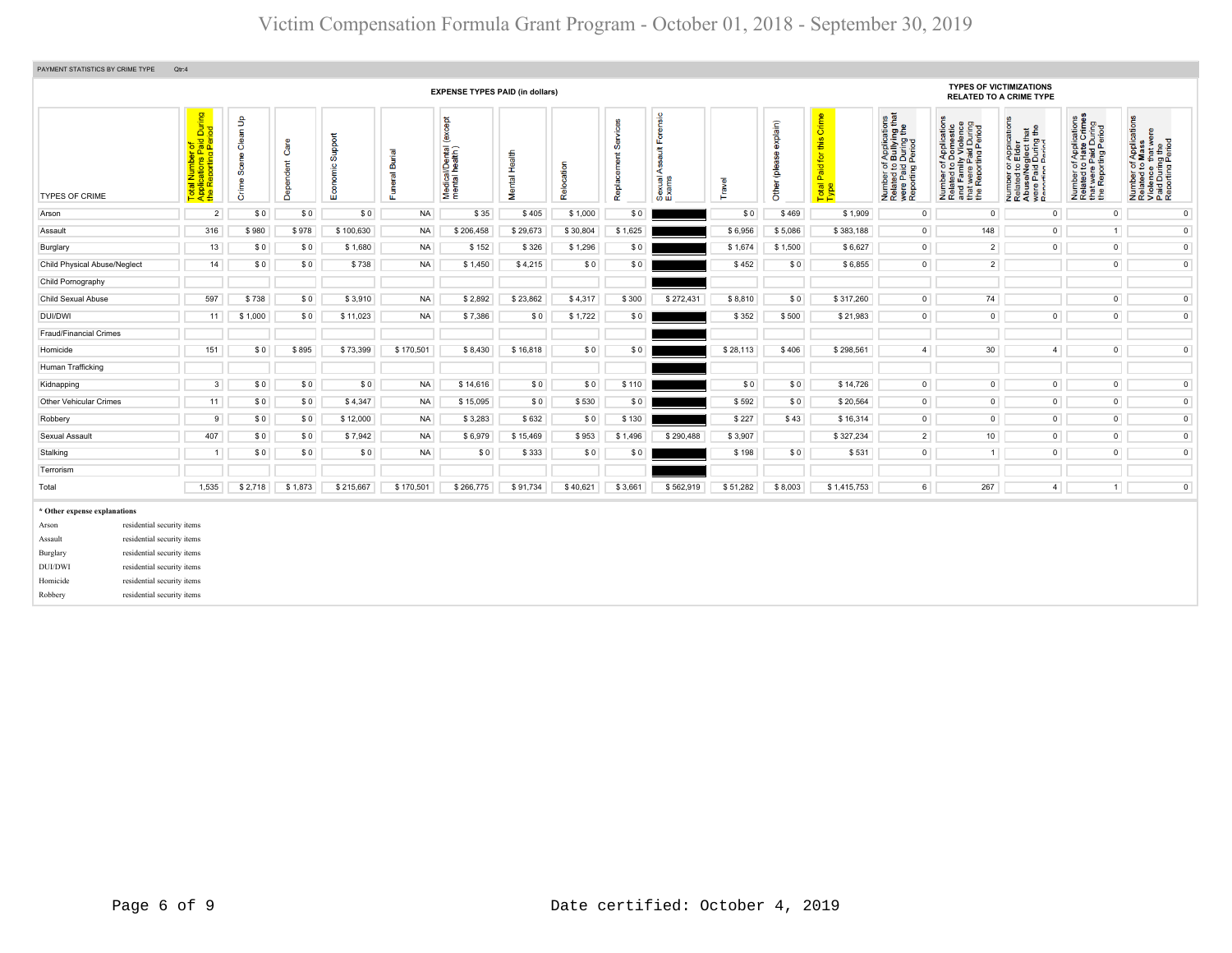| PAYMENT STATISTICS BY CRIME TYPE - Aggregated                                                              |                                                                                       |                                            |         |                  |           |                                                 |                         |                             |          |                        |           |                      |                                          |                                                                                                                                                |                                                                                                                                                                                    |                                                                                                                                         |                                                                                                                                      |                                                                                                               |
|------------------------------------------------------------------------------------------------------------|---------------------------------------------------------------------------------------|--------------------------------------------|---------|------------------|-----------|-------------------------------------------------|-------------------------|-----------------------------|----------|------------------------|-----------|----------------------|------------------------------------------|------------------------------------------------------------------------------------------------------------------------------------------------|------------------------------------------------------------------------------------------------------------------------------------------------------------------------------------|-----------------------------------------------------------------------------------------------------------------------------------------|--------------------------------------------------------------------------------------------------------------------------------------|---------------------------------------------------------------------------------------------------------------|
| <b>TYPES OF VICTIMIZATIONS</b><br><b>EXPENSE TYPES PAID (in dollars)</b><br><b>RELATED TO A CRIME TYPE</b> |                                                                                       |                                            |         |                  |           |                                                 |                         |                             |          |                        |           |                      |                                          |                                                                                                                                                |                                                                                                                                                                                    |                                                                                                                                         |                                                                                                                                      |                                                                                                               |
| <b>TYPES OF CRIME</b>                                                                                      | During<br>riod<br>of<br>aid<br>Peri<br><b>Designation</b><br>Total<br>Applic<br>the R | $\mathbf{f}$<br>ౚ<br>පී<br>ၜ<br>ŭ<br>Crime |         | poddr<br>c<br>ū. | m<br>eral | <b>be</b><br>Medical/Dental (<br>mental health) | Health<br><b>Mental</b> | 동<br><b>The Set</b><br>Relo | Repl     | sic<br>Sexual<br>Exams | ravel     | (misdx<br>ē<br>Other | $\overline{\sigma}$<br>Ä<br><b>Total</b> | es<br>that<br>f Application<br>During the<br>Period<br>Period<br>er of<br>Paid<br>Tring<br>Tring<br>Number<br>Related<br>were Pai<br>Reporting | ening<br>Top<br>FApplication<br>Domestic<br>Iy Violence<br>ily Viore.<br>Paid Dun<br><sup>Ting Peri</sup><br>59<br>Ē<br>were<br>Repor<br>mber<br>lated<br>d Fan<br><b>Engrange</b> | <b>TE</b><br>Applica<br>Elder<br>glect th<br>During I<br>Period<br>5.8882<br>Number<br>Related to<br>Abuse/No<br>were Paic<br>Reporting | of Applications<br>o Hate Crimes<br>Paid During<br>rting Period<br>$\frac{1}{6}$<br>় ১<br>Number<br>Related<br>t were<br><b>E</b> e | <b>Tati</b><br>Number of Applic<br>Related to Mass<br>Violence that we<br>Paid During the<br>Reporting Period |
| Arson                                                                                                      | 11                                                                                    | \$0                                        | \$0     | \$5.546          | <b>NA</b> | \$4,237                                         | \$405                   | \$4.500                     | \$0      |                        | \$95      | \$469                | \$15,252                                 | $\circ$                                                                                                                                        | $\Omega$                                                                                                                                                                           | $^{\circ}$                                                                                                                              | $\circ$                                                                                                                              | $\mathbf{0}$                                                                                                  |
| Assault                                                                                                    | 1,285                                                                                 | \$1,480                                    | \$1,031 | \$455,304        | <b>NA</b> | \$772,490                                       | \$114,767               | \$135,787                   | \$6,161  |                        | \$31,415  | \$17,552             | \$1,535,987                              | 3 <sup>1</sup>                                                                                                                                 | 612                                                                                                                                                                                | 3 <sup>1</sup>                                                                                                                          | 6 <sup>1</sup>                                                                                                                       | 5                                                                                                             |
| Burglary                                                                                                   | 62                                                                                    | \$2,500                                    | \$0     | \$20,264         | <b>NA</b> | \$5,022                                         | \$9,694                 | \$6,982                     | \$272    |                        | \$3,860   | \$4,897              | \$53,491                                 | 1                                                                                                                                              | 7 <sup>1</sup>                                                                                                                                                                     | $\overline{0}$                                                                                                                          | $\overline{0}$                                                                                                                       | $\circ$                                                                                                       |
| Child Physical Abuse/Neglect                                                                               | 46                                                                                    | \$0                                        | \$0     | \$2,046          | <b>NA</b> | \$2,267                                         | \$10,597                | \$1,000                     | \$0      |                        | \$4,004   | \$407                | \$20,320                                 | $\overline{0}$                                                                                                                                 | 9                                                                                                                                                                                  |                                                                                                                                         | $\overline{0}$                                                                                                                       | $\mathbf{0}$                                                                                                  |
| Child Pornography                                                                                          |                                                                                       |                                            |         |                  |           |                                                 |                         |                             |          |                        |           |                      |                                          |                                                                                                                                                |                                                                                                                                                                                    |                                                                                                                                         |                                                                                                                                      |                                                                                                               |
| Child Sexual Abuse                                                                                         | 2,101                                                                                 | \$738                                      | \$0     | \$18,237         | <b>NA</b> | \$27,690                                        | \$117,110               | \$19,147                    | \$2,117  | \$1,162,760            | \$37,684  | \$500                | \$1,385,983                              | $\overline{0}$                                                                                                                                 | 335                                                                                                                                                                                |                                                                                                                                         | $\overline{0}$                                                                                                                       | $\mathbf 0$                                                                                                   |
| DUI/DWI                                                                                                    | 64                                                                                    | \$1,000                                    | \$0     | \$44,695         | <b>NA</b> | \$48,561                                        | \$0                     | \$2,722                     | \$0      |                        | \$4,564   | \$500                | \$102,042                                | $\overline{0}$                                                                                                                                 | $\overline{0}$                                                                                                                                                                     | $\overline{0}$                                                                                                                          | $\mathbf{0}$                                                                                                                         | $\mathsf 0$                                                                                                   |
| Fraud/Financial Crimes                                                                                     |                                                                                       |                                            |         |                  |           |                                                 |                         |                             |          |                        |           |                      |                                          |                                                                                                                                                |                                                                                                                                                                                    |                                                                                                                                         |                                                                                                                                      |                                                                                                               |
| Homicide                                                                                                   | 578                                                                                   | \$0                                        | \$2,715 | \$380,595        | \$611.991 | \$53,094                                        | \$52,763                | \$1,815                     | \$0      |                        | \$124,958 | \$1,522              | \$1,229,452                              | 8                                                                                                                                              | 99                                                                                                                                                                                 | 18                                                                                                                                      | $\overline{0}$                                                                                                                       | $\circ$                                                                                                       |
| Human Trafficking                                                                                          |                                                                                       |                                            |         |                  |           |                                                 |                         |                             |          |                        |           |                      |                                          |                                                                                                                                                |                                                                                                                                                                                    |                                                                                                                                         |                                                                                                                                      |                                                                                                               |
| Kidnapping                                                                                                 | 7                                                                                     | \$0                                        | \$0     | \$2,141          | <b>NA</b> | \$14,661                                        | \$1,549                 | \$0                         | \$310    |                        | \$184     | \$0                  | \$18,845                                 | $\overline{0}$                                                                                                                                 | $\overline{2}$                                                                                                                                                                     | $\overline{0}$                                                                                                                          | $\overline{0}$                                                                                                                       | $\mathbf 0$                                                                                                   |
| Other Vehicular Crimes                                                                                     | 51                                                                                    | \$0                                        | \$0     | \$21,953         | <b>NA</b> | \$63,533                                        | \$5,000                 | \$1,530                     | \$0      |                        | \$2,002   | \$500                | \$94,519                                 | $\overline{0}$                                                                                                                                 | 3 <sup>1</sup>                                                                                                                                                                     | $\overline{0}$                                                                                                                          | $\overline{0}$                                                                                                                       | $\mathbf 0$                                                                                                   |
| Robbery                                                                                                    | 36                                                                                    | \$0                                        | \$0     | \$16,892         | <b>NA</b> | \$11,158                                        | \$6,689                 | \$0                         | \$330    |                        | \$1,083   | \$746                | \$36,899                                 | 1                                                                                                                                              | $\overline{0}$                                                                                                                                                                     | $\circ$                                                                                                                                 | $\overline{0}$                                                                                                                       | $\mathbf 0$                                                                                                   |
| Sexual Assault                                                                                             | 1,550                                                                                 | \$700                                      | \$0     | \$41,414         | <b>NA</b> | \$36,425                                        | \$65,865                | \$5,422                     | \$6,387  | \$1,166,107            | \$12,529  | \$1,269              | \$1,336,118                              | 9                                                                                                                                              | 34                                                                                                                                                                                 | $2^{\circ}$                                                                                                                             | 1                                                                                                                                    | $\overline{0}$                                                                                                |
| Stalking                                                                                                   | 9                                                                                     | \$0                                        | \$0     | \$1,665          | <b>NA</b> | \$781                                           | \$893                   | \$1,547                     | \$0      |                        | \$439     | \$500                | \$5,825                                  | $\overline{0}$                                                                                                                                 | 2                                                                                                                                                                                  | $\overline{0}$                                                                                                                          | $\overline{0}$                                                                                                                       | $\mathbf 0$                                                                                                   |
| Terrorism                                                                                                  |                                                                                       |                                            |         |                  |           |                                                 |                         |                             |          |                        |           |                      |                                          |                                                                                                                                                |                                                                                                                                                                                    |                                                                                                                                         |                                                                                                                                      |                                                                                                               |
| Total                                                                                                      | 5,800                                                                                 | \$6,418                                    | \$3,746 | \$1,010,753      | \$611,991 | \$1,039,919                                     | \$385,332               | \$180,452                   | \$15,576 | \$2,328,866            | \$222,816 | \$28,862             | \$5,834,733                              | 22                                                                                                                                             | 1,103                                                                                                                                                                              | 23                                                                                                                                      | 7 <sup>1</sup>                                                                                                                       | 5                                                                                                             |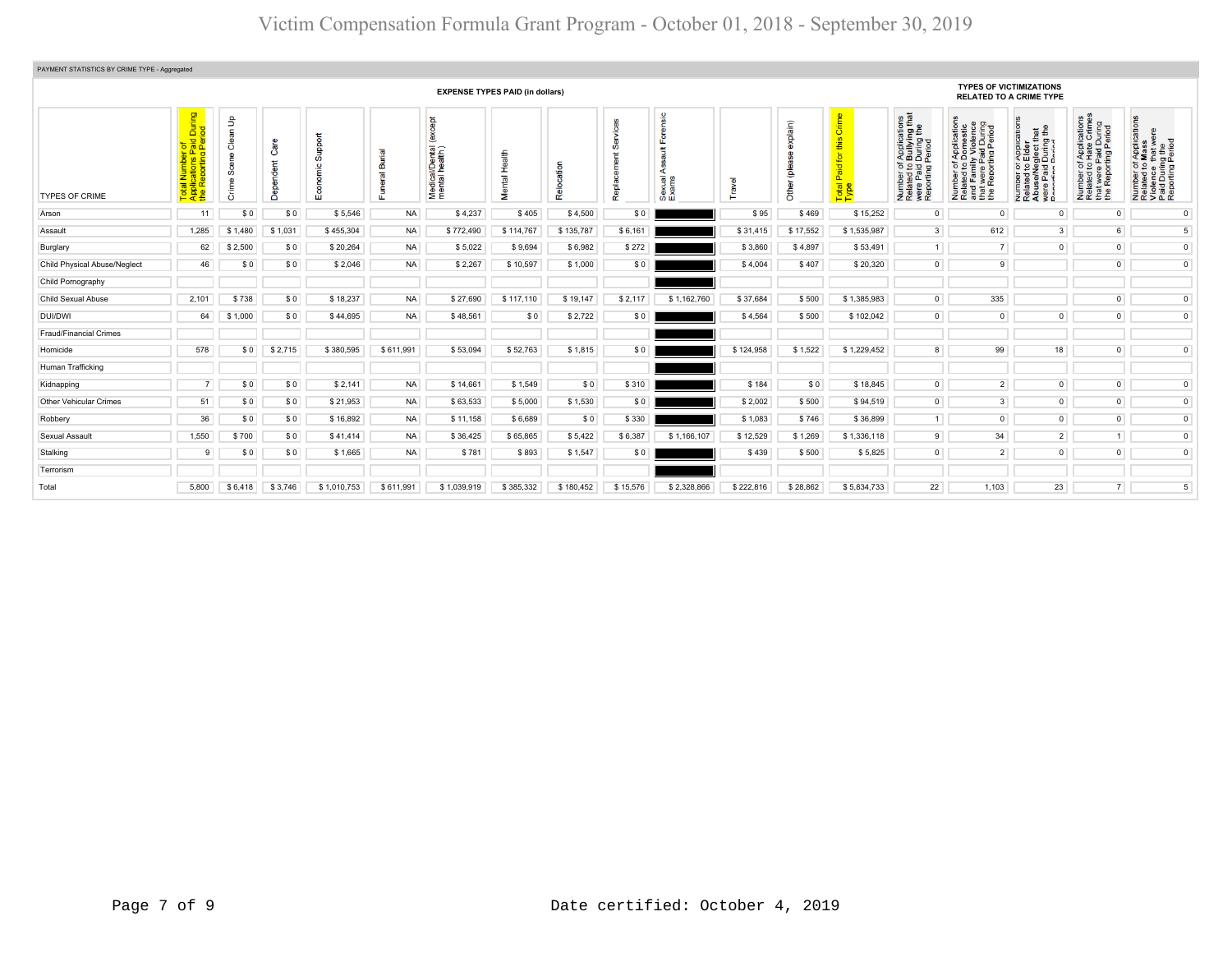### NARRATIVE QUESTIONS

#### 1. **Please explain any significant change in the number of applications received during the reporting period.**

There was no significant change in the number of applications received during the reporting period.

#### 2. **The average length of time to process an application for claim eligibility for compensation**

Count days from time of receipt of application to decision. 25

Please explain your state's procedure for processing an application for claim eligibility, from time of receipt of application to decision. Application is received and entered into claims processing system. Law Enforcement report and/or other documentation, such as medical records, mental health treatment records, or victim advocacy statements, is requested. Upon receipt of documentation, decision is made by assigned compensation specialist. If denying application, recommendation is made to Compensation Administrator. If recommending approval, file goes through peer-to-peer quality control process.Recommendations for approval where issues exist may be reviewed by Compensation Administrator

#### 3. **Does your state have a victim satisfaction survey?**

No

### 4. **Please describe any emerging/major issues or notable trends that were encountered in your state that had an impact on your program's ability to meet the needs of crime victims during the reporting period.**

While state revenues have leveled off somewhat, they have not increased which is one reason the program made changes to administrative rules described in #8 below. The program continues working to balance fiscal realities with meeting the needs of crime victims. We believe the changes we've implemented deal appropriately with those.

#### 5. **Please describe in detail efforts taken to serve Victims of Federal Crime during the reporting period.**

CVAD has relationships with victim-witness coordinators in both the Northern and Southern Districts of Iowa. We also work closely with the FBI victim specialist in Iowa. When there is a victim of a federal crime we rely on those relationships to help ensure our program information is made available to victims. Compensation staff is also in regular communication with those individuals when seeking an application from a Federal crime victims.

### 6. **Please describe any notable activities during the reporting period that improved the process of victim compensation services.**

None during this period.

7. **Please describe in detail ways in which your state used VOCA Administrative funds and the impact of these funds on the state's ability to improve victim compensation services during the reporting period.**

VOCA Administrative funds support the salaries of 3 investigators/compensation specialists who process applications to determine eligibility, and calculate eligible benefit payments.

### 8. **Were there any laws, initiatives, or policy changes in your state regarding victim compensation during the reporting period? If yes, please briefly describe them and their impact.**

Administrative rules were amended as a means of improving program's ability to serve victims, and control costs. Eligibility considerations dealing with "good cause" were added to sections of administrative rule. A 25% reduction in gross wage calculation was added to contribute to cost savings. Since compensation benefits are not taxable, the change holds victims harmless. Rule was amended to clarify that the program has the authority to set repayment rates for laboratory costs and medications for the treatment and prevention of sexually transmitted infections under the Sexual Abuse Exam program.

### 9. **Please describe system-coordination efforts with prosecutors, law enforcement, courts, U.S. attorneys' offices, tribal systems, State VOCA Victim Assistance Coordinator, or other key personnel within the criminal justice system in your state to reduce barriers to victims who may apply to receive victim compensation.**

Iowa VOCA Assistance funds are administered out of the same office as the Iowa Victim Compensation program. This allows for strong coordination among staff administering both programs. We conduct frequent trainings with our partners in law enforcement and prosecution at the local, state, and federal level to ensure victims are made aware of the compensation program. Our statewide DV and SA coalitions provide training to new victim advocates working in programs funded by VOCA Assistance dollars. Compensation staff is given the opportunity to participate in those trainings. In addition, state law allowed the compensation program to reimburse community-based victim service programs for expenses paid on behalf of eligible victims for relocation assistance. CVAD has done significant training for program staff at all levels to grow understanding around how to submit payment information to the compensation program; what is allowable for the compensation program; and the differences between VOCA Assistance funds and VOCA Compensation funds.

#### 10. **Please explain any public outreach efforts to improve awareness of your program.**